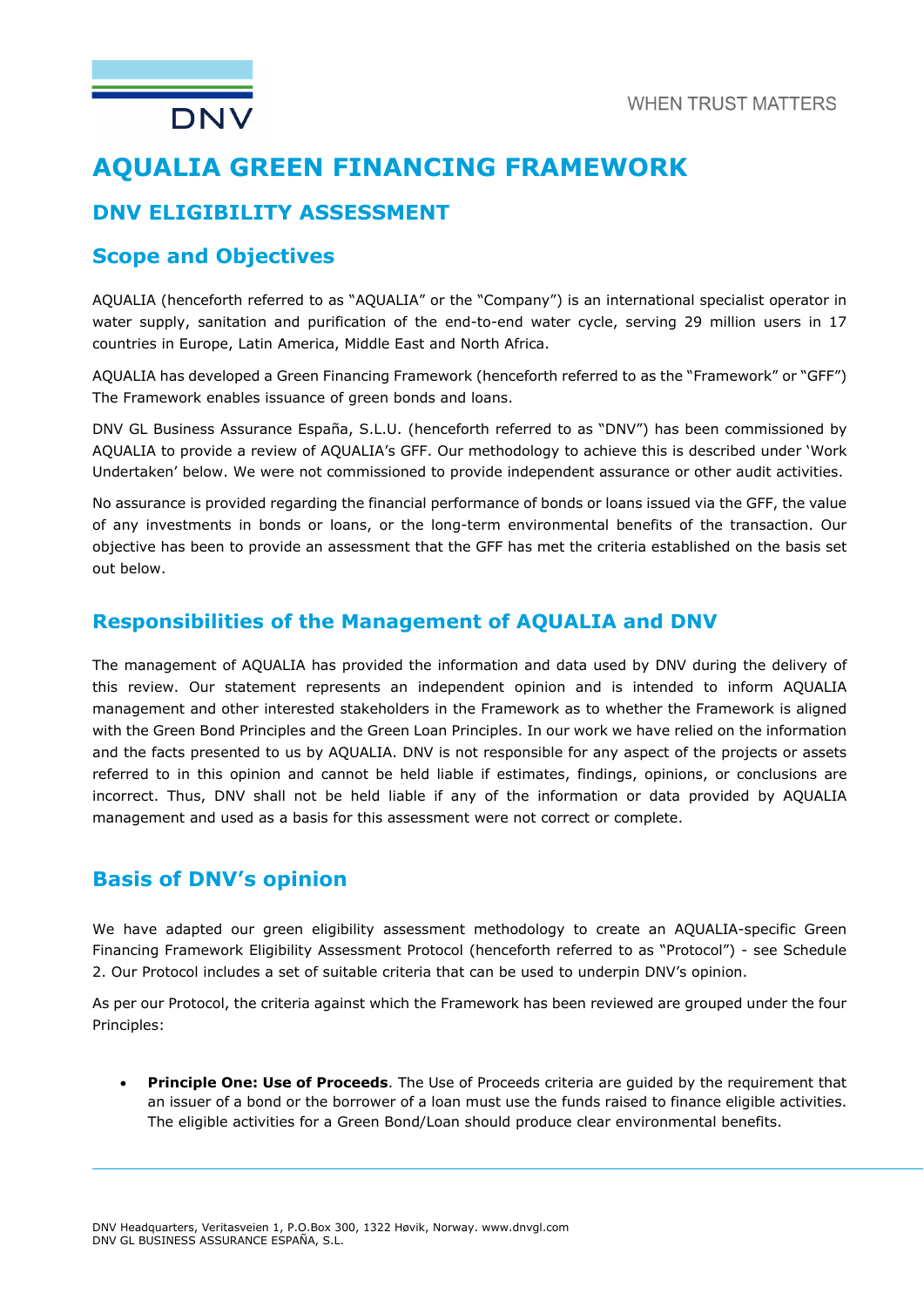

#### **Page 2 of 11**

- **Principle Two: Process for Project Evaluation and Selection**. The Project Evaluation and Selection criteria are guided by the requirements that an issuer of a bond or the borrower of a loan should outline the process it follows when determining eligibility of an investment using Bond or Loan proceeds and outline any impact objectives it will consider.
- **Principle Three: Management of Proceeds**. The Management of Proceeds criteria are guided by the requirements that a bond or a loan should be tracked within the issuing organization, that separate portfolios should be created when necessary and that a declaration of how unallocated funds will be handled should be made.
- **Principle Four: Reporting**. The Reporting criteria are guided by the recommendation that at least annual reporting to the bond investors or the lenders should be made of the use of bond or loan proceeds and that quantitative and/or qualitative performance indicators should be used, where feasible.

## **Work undertaken**

Our work constituted a high-level review of the available information, based on the understanding that this information was provided to us by AQUALIA in good faith. We have not performed an audit or other tests to check the veracity of the information provided to us. The work undertaken to form our opinion included:

- Creation of an AQUALIA-specific Protocol, adapted to the purpose of the Framework, as described above and in Schedule 2 to this Assessment.
- Assessment of documentary evidence provided by AQUALIA on the Framework and supplemented by a high-level desktop research. These checks refer to current assessment best practices and standards methodology.
- Discussions with AQUALIA management, and review of relevant documentation and evidence related to the criteria of the Protocol.
- Documentation of findings against each element of the criteria. Our opinion as detailed below is a summary of these findings.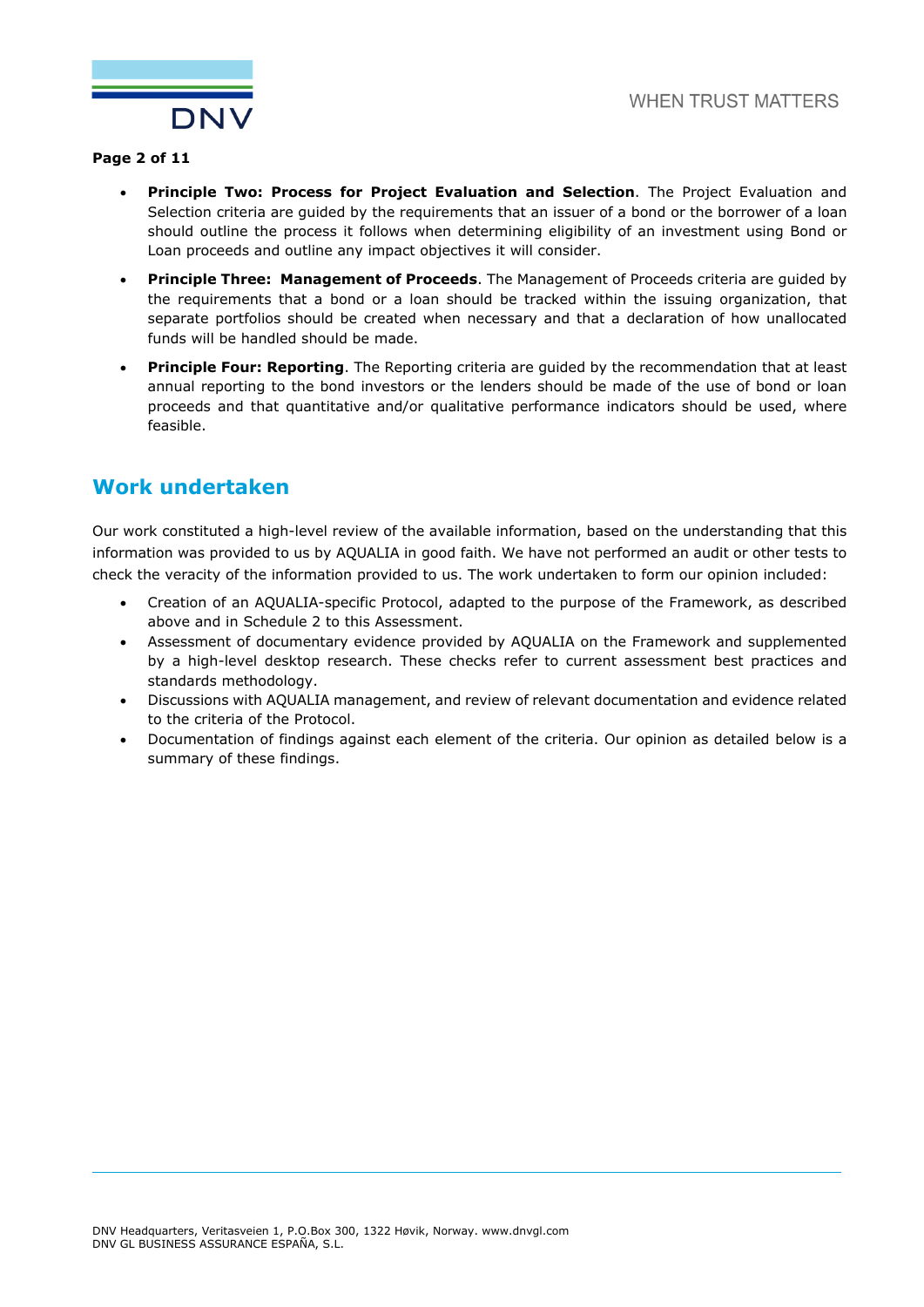

#### **Page 3 of 11**

## **Findings and DNV's opinion**

DNV's findings are listed below:

#### **1. Principle One: Use of Proceeds.**

AQUALIA intends to use the proceeds from Bond and Loans to finance or re-finance green projects within the categories of:

- Sustainable Water and Wastewater Management,
- Renewable Energy
- Clean Transportation.

Clear eligibility and exclusion criteria have been defined for each category. DNV concludes that eligible categories outlined in the Framework are consistent with the categories outlined in the Green Bond Principles 2021 and Green Loan Principles 2021.

### **2. Principle Two: Process for Project Evaluation and Selection.**

DNV reviewed the Framework which describes the process through which projects are evaluated and selected. AQUALIA has created a Committee to review that projects meet eligibility criteria, apply exclusionary criteria, and monitor eligible projects during lifetime of the bond.

The Framework outlines the expected environmental benefits that will be realised for each Project Category, by any Bonds issued and Loans received under the Framework:

- Water supply systems: Improved energy consumption and leakage level
- Wastewater treatment plants: Improved energy efficiency.
- Anaerobic digestion of sewage sludge and bio-waste: minimisation of methane leakage, use of biogas as fuel, feedstock or for generation of electricity.
- Desalination plants with carbon intensity below 100 qCO2 e/kWh.
- Generation of hydroelectric energy with power density above 5 W/m2 and life-cycle-GHG emissions lower than 100 gCO2 e/kWh.
- Transportation by vehicles with emissions lower than 50 gCO2/km until 31 December 2025. Vehicles with zero emissions after 1 January 2026.

Exclusion criteria are defined as:

- Investments in fossil fuel, mining, and nuclear energy sectors
- Marine-based hydropower-like assets
- Desalination plants that supply water to nuclear power plants and thermal power plants that use fossil fuel
- Desalination plants that receive residual heat from thermal power plants or industrial processes that use fossil fuel
- Irrigation systems for agriculture

The Framework also outlines the actions that will be taken if a project is no longer eligible.

#### **3. Principle Three: Management of Proceeds.**

DNV has reviewed the Framework and evidence which states the use of proceeds of any issuance or loan will be directed to financing and re-financing AQUALIA's green projects.

The Framework articulates that a Green Financing Register will be created for the purpose of monitoring the eligible projects/assets and the allocation of proceeds to these projects/assets.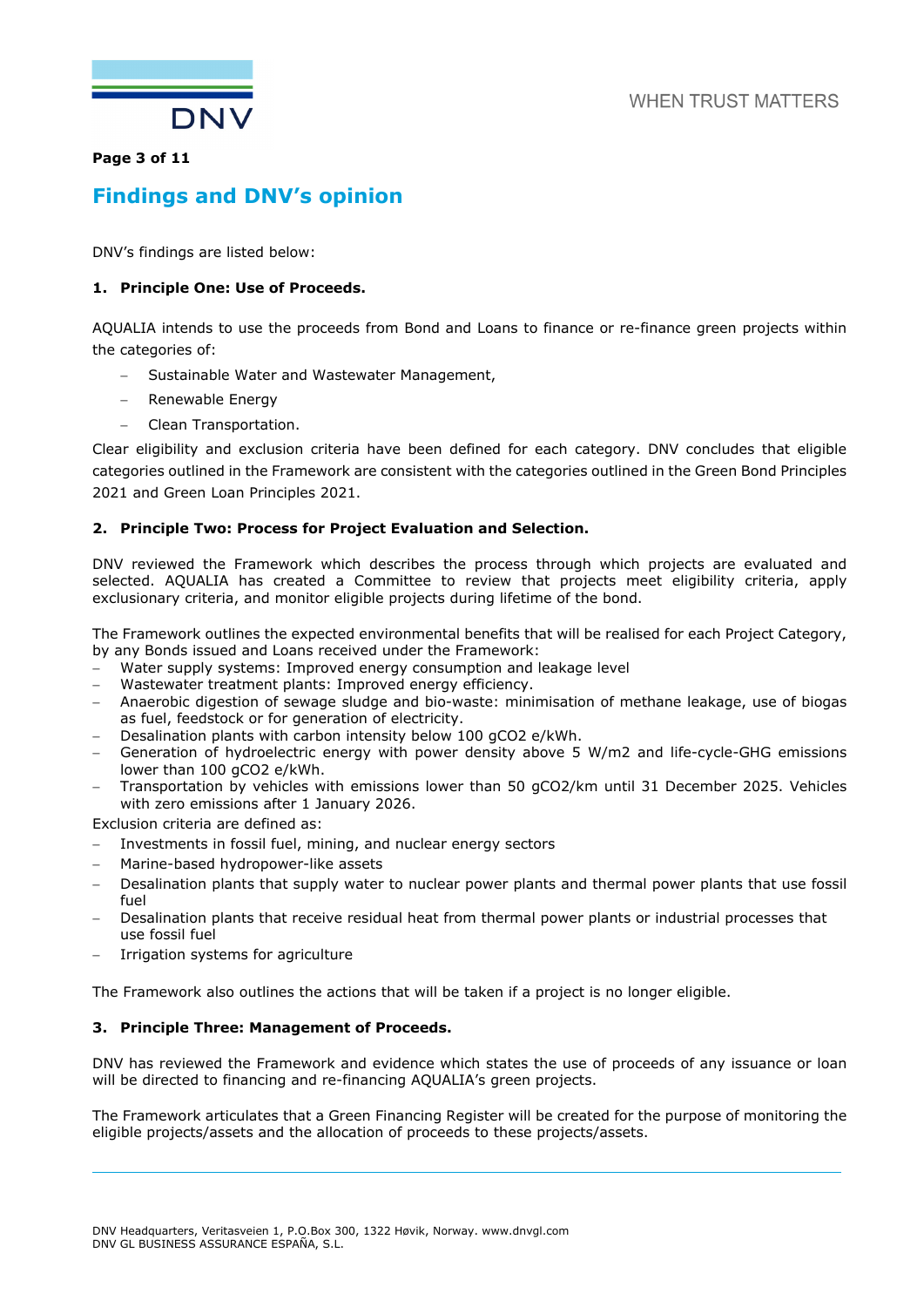

#### **Page 4 of 11**

AQUALIA intend for the full proceeds to be disbursed at point of issuance, however any funds pending allocation will be placed in AQUALIA's liquidity portfolio.

#### **4. Principle Four: Reporting.**

DNV can confirm AQUALIA has committed to annual reporting specific to the use of proceeds from Green Bonds/Loans, on the allocation of the expenditure and the balance remaining until the tracked proceeds are fully allocated to eligible projects.

AQUALIA has also committed to provide impact reporting on the expected environmental impacts of the eligible green projects financed. AQUALIA clearly outlines the proposed impact indicators for each eligible category and units of measurement.

On the basis of the information provided by AQUALIA and the work undertaken, it is DNV's opinion that the Framework meets the criteria established in the Protocol and that it is aligned with the stated definition of green bonds within the Green Bond Principles 2021 and green loans within the Green Loan Principles 2021.

#### **for DNV GL Business Assurance España S.L.U.**

Madrid, 20<sup>th</sup> November 2021

**Lars Appel** Project Manager DNV – Business Assurance

**Juan Andrés Salido**  Project Sponsor and Technical Reviewer DNV – Business Assurance

#### **About DNV**

Driven by our purpose of safeguarding life, property and the environment, DNV enables organisations to advance the safety and sustainability of their business. Combining leading technical and operational expertise, risk methodology and in-depth industry knowledge, we empower our customers' decisions and actions with trust and confidence. We continuously invest in research and collaborative innovation to provide customers and society with operational and technological foresight.

With our origins stretching back to 1864, our reach today is global. Operating in more than 100 countries, our 12,000 professionals are dedicated to helping customers make the world safer, smarter and greener.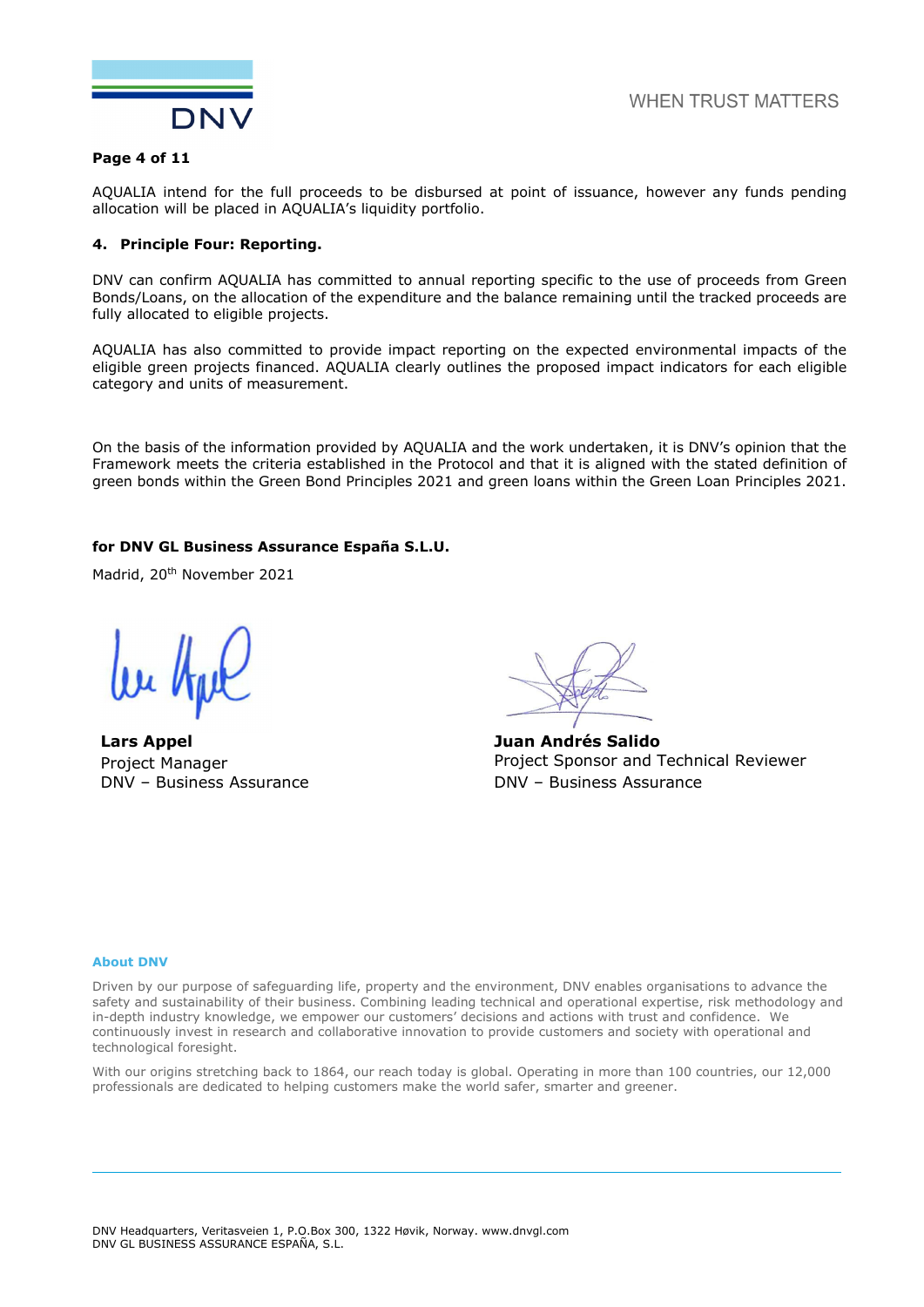

**Page 5 of 11** 

## **SCHEDULE 1: DESCRIPTION OF CATEGORIES/ASSETS TO BE FINANCED**

| <b>Eligible Sustainable</b><br><b>Category</b>               | <b>Description</b>                                                                                                                                                                                                                                                                                                                                                                                                                                                                                                                     | <b>Projects</b>                                                                                                                                                                                                                                                                            |
|--------------------------------------------------------------|----------------------------------------------------------------------------------------------------------------------------------------------------------------------------------------------------------------------------------------------------------------------------------------------------------------------------------------------------------------------------------------------------------------------------------------------------------------------------------------------------------------------------------------|--------------------------------------------------------------------------------------------------------------------------------------------------------------------------------------------------------------------------------------------------------------------------------------------|
| <b>Sustainable Water and</b><br><b>Wastewater Management</b> | Investments aimed at:<br>Optimising the management and improvement of resource<br>$\overline{\phantom{m}}$<br>sustainability to supply drinking water to the population in optimal<br>quality, flow and pressure conditions.<br>Eliminating the pollution present in wastewater for its release into<br>public waters in suitable quality conditions.<br>Managing the threats of depletion and pollution mitigation of floods<br>or droughts, involving water resources for aquatic protection.<br>The reduction of net GHG emissions. | Construction, renewal, extension and<br>operation of water collection, treatment,<br>and supply systems.<br>Construction, renewal, extension, and<br>operation of wastewater collection and<br>treatment.<br>Anaerobic digestion of sewage sludge and<br>bio-waste.<br>Desalination plants |
| <b>Renewable Energy</b>                                      | Investments dedicated to the construction operation or improvement of<br>reservoirs and falling water for the generation of hydroelectric energy                                                                                                                                                                                                                                                                                                                                                                                       | Falling water at reservoir and large<br>pipelines.<br>Turbining of treatment inflows and<br>outflows.<br>Installation of microturbines in the<br>drinking water supply networks and<br>sewage collectors.                                                                                  |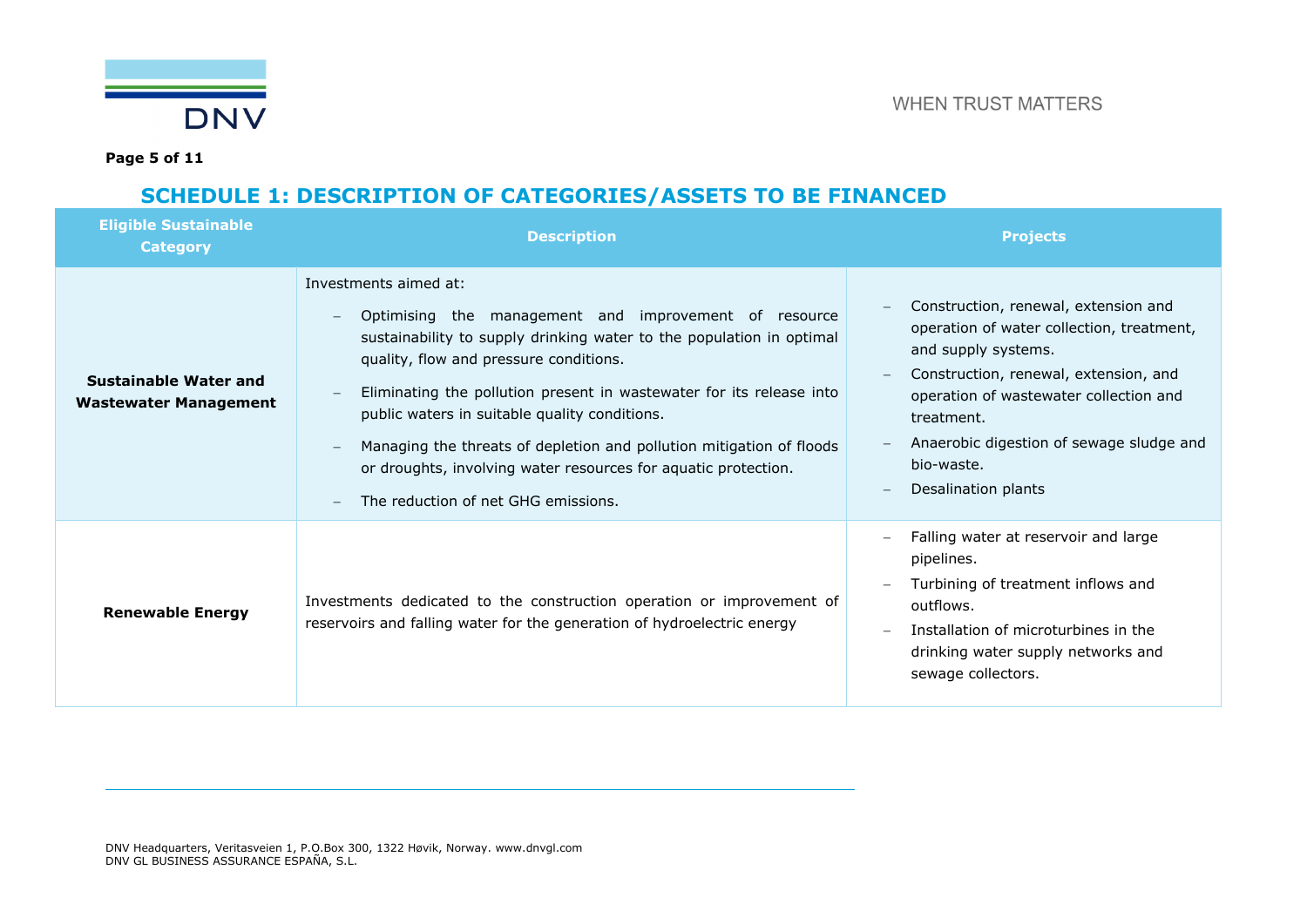

| <b>Clean Transportation</b> | Investments dedicated to the transformation of the vehicle fleet, abandoning<br>the acquisition of vehicles powered by fossil fuels | Electric vehicles, hybrids or vehicles<br>$-$<br>powered by biogas generated at<br>wastewater plants.<br>Installation of charging stations for<br>$\qquad \qquad -$<br>electric vehicles at the facilities managed<br>by the company.<br>Installation of vehicle biomethane<br>$\qquad \qquad -$<br>dispensers, for biomethane generated at<br>wastewater treatment plants. |
|-----------------------------|-------------------------------------------------------------------------------------------------------------------------------------|-----------------------------------------------------------------------------------------------------------------------------------------------------------------------------------------------------------------------------------------------------------------------------------------------------------------------------------------------------------------------------|
|-----------------------------|-------------------------------------------------------------------------------------------------------------------------------------|-----------------------------------------------------------------------------------------------------------------------------------------------------------------------------------------------------------------------------------------------------------------------------------------------------------------------------------------------------------------------------|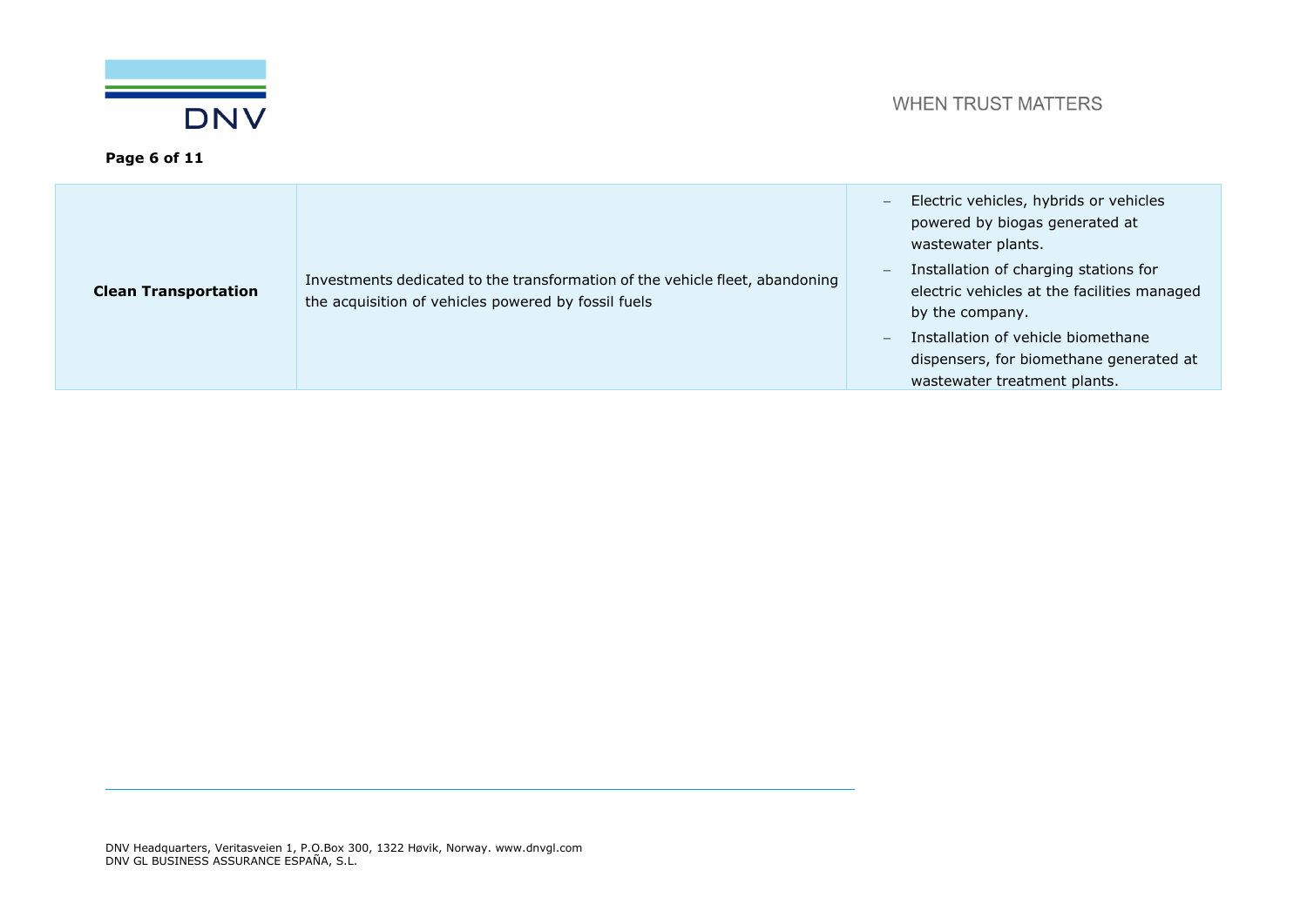

**Page 7 of 11** 

### **SCHEDULE 2: AQUALIA-SPECIFIC GREEN FINANCING FRAMEWORK ELIGIBILITY ASSESSMENT PROTOCOL**

### **1. Use of proceeds**

| Ref. | <b>Criteria</b>      | <b>Requirements</b>                                                                                                                                                                                                                                                                                                                                                                                                                                                                                                                                                                                                                                                                    | <b>Work Undertaken</b>                                                                                | <b>DNV Findings</b>                                                                                                                                                         |
|------|----------------------|----------------------------------------------------------------------------------------------------------------------------------------------------------------------------------------------------------------------------------------------------------------------------------------------------------------------------------------------------------------------------------------------------------------------------------------------------------------------------------------------------------------------------------------------------------------------------------------------------------------------------------------------------------------------------------------|-------------------------------------------------------------------------------------------------------|-----------------------------------------------------------------------------------------------------------------------------------------------------------------------------|
| 1a   | Type of<br>bond/loan | The bond must fall in one of the<br>following categories, as defined by<br>the Green Bond Principles (GBP):<br>Green Use of Proceeds Bond<br>Green Use of Proceeds Revenue<br>Bond<br>Green Project Bond<br>Green Securitized Bond<br>Green loans are any type of loan<br>instrument made available<br>exclusively to finance or re-finance,<br>in whole or in part, new and/or<br>existing eligible Green Projects.<br>Green loans must align with the<br>four core components of the Green<br>Loan Principles (GLP), as set out<br>below.<br>Green loans should not be<br>considered interchangeable with<br>loans that are not aligned with the<br>four core components of the GLP. | Evidence reviewed:<br>AQUALIA Green Financing Framework,<br>September 2021<br>Discussions with issuer | The Framework applies to:<br>Bonds falling in the category of a Green Use<br>of Proceeds Bond.<br>Loans that align with the four components of<br>the Green Loan Principles |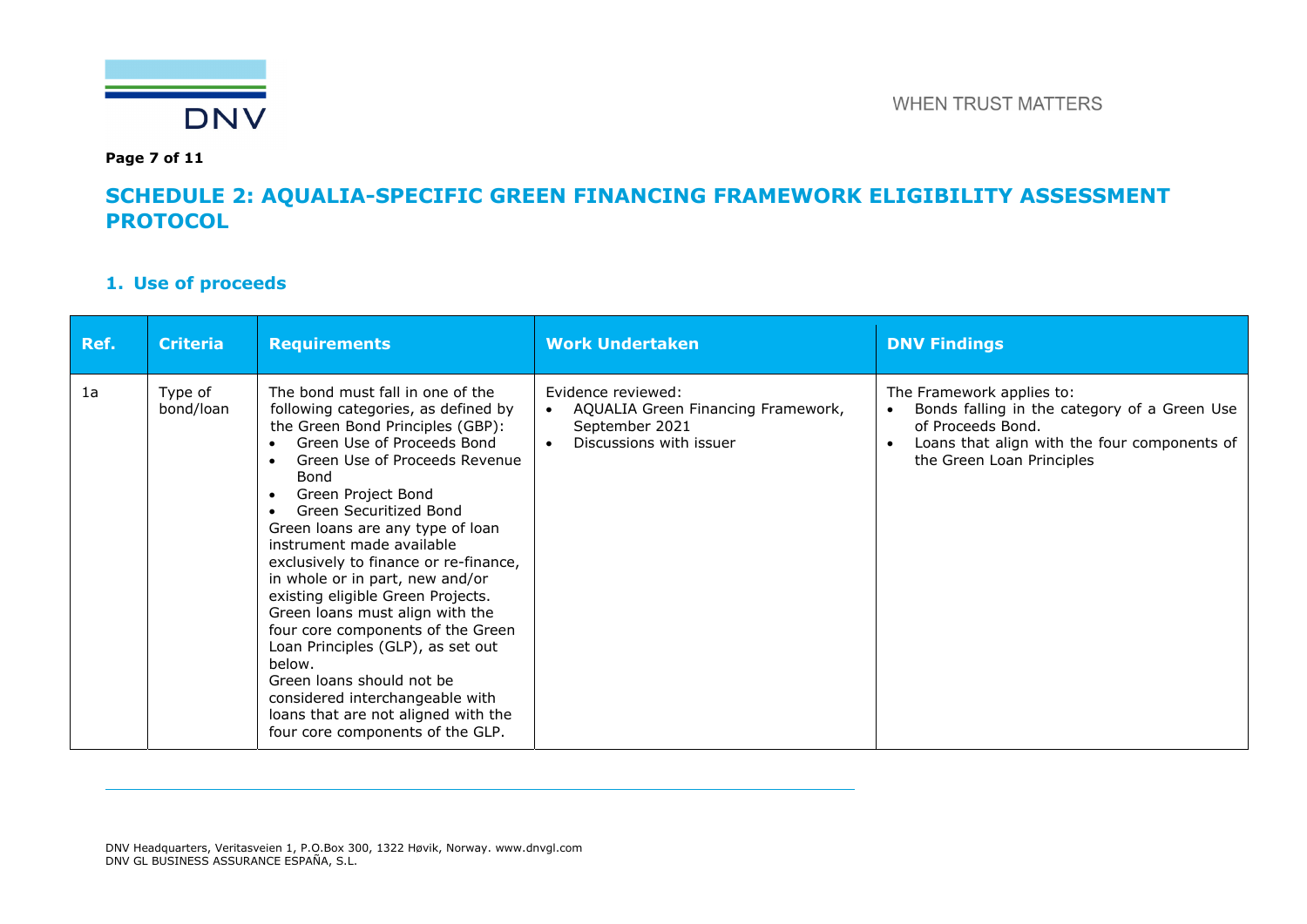

| Ref.           | <b>Criteria</b>                | <b>Requirements</b>                                                                                                                                                                    | <b>Work Undertaken</b>                                                                                             | <b>DNV Findings</b>                                                                                                                                                                                                                                                                                                                                                                                                                                                                                                                                                                                                                                                                                                                                                                                                                                                                                             |
|----------------|--------------------------------|----------------------------------------------------------------------------------------------------------------------------------------------------------------------------------------|--------------------------------------------------------------------------------------------------------------------|-----------------------------------------------------------------------------------------------------------------------------------------------------------------------------------------------------------------------------------------------------------------------------------------------------------------------------------------------------------------------------------------------------------------------------------------------------------------------------------------------------------------------------------------------------------------------------------------------------------------------------------------------------------------------------------------------------------------------------------------------------------------------------------------------------------------------------------------------------------------------------------------------------------------|
| 1 <sub>b</sub> | Green<br>Project<br>Categories | The cornerstone of a Green<br>Bond/Loan is the utilization of the<br>proceeds which should be<br>appropriately described in the legal<br>documentation for the security.               | Evidence reviewed:<br>AQUALIA Green Financing Framework,<br>September 2021<br>Discussions with issuer<br>$\bullet$ | We conclude that the Framework describes the<br>proposed utilization of proceeds.                                                                                                                                                                                                                                                                                                                                                                                                                                                                                                                                                                                                                                                                                                                                                                                                                               |
| 1 <sub>c</sub> | Environmen<br>tal benefits     | All designated Green Project<br>categories should provide clear<br>environmentally sustainable<br>benefits, which, where feasible, will<br>be quantified or assessed by the<br>issuer. | Evidence reviewed:<br>AQUALIA Green Financing Framework,<br>September 2021<br>Discussions with issuer              | Framework<br>outlines<br>The<br>the<br>expected<br>environmental benefits that will be realised for<br>each Project Category, by any Bonds issued and<br>Loans received under the Framework:<br>Water supply systems: Improved energy<br>consumption and leakage level<br>Wastewater treatment plants: Improved<br>energy efficiency.<br>Anaerobic digestion of sewage sludge and bio-<br>waste: minimisation of methane leakage, use<br>of biogas as fuel, feedstock or for generation<br>of electricity.<br>Desalination plants with carbon intensity<br>below 100 gCO <sub>2</sub> e/kWh.<br>Generation of hydroelectric energy with power<br>density above 5 W/m <sup>2</sup> and life-cycle-GHG<br>emissions lower than 100 gCO <sub>2</sub> e/kWh.<br>Transportation by vehicles with emissions<br>lower than 50 gCO2/km until 31 December<br>2025. Vehicles with zero emissions after 1<br>January 2026. |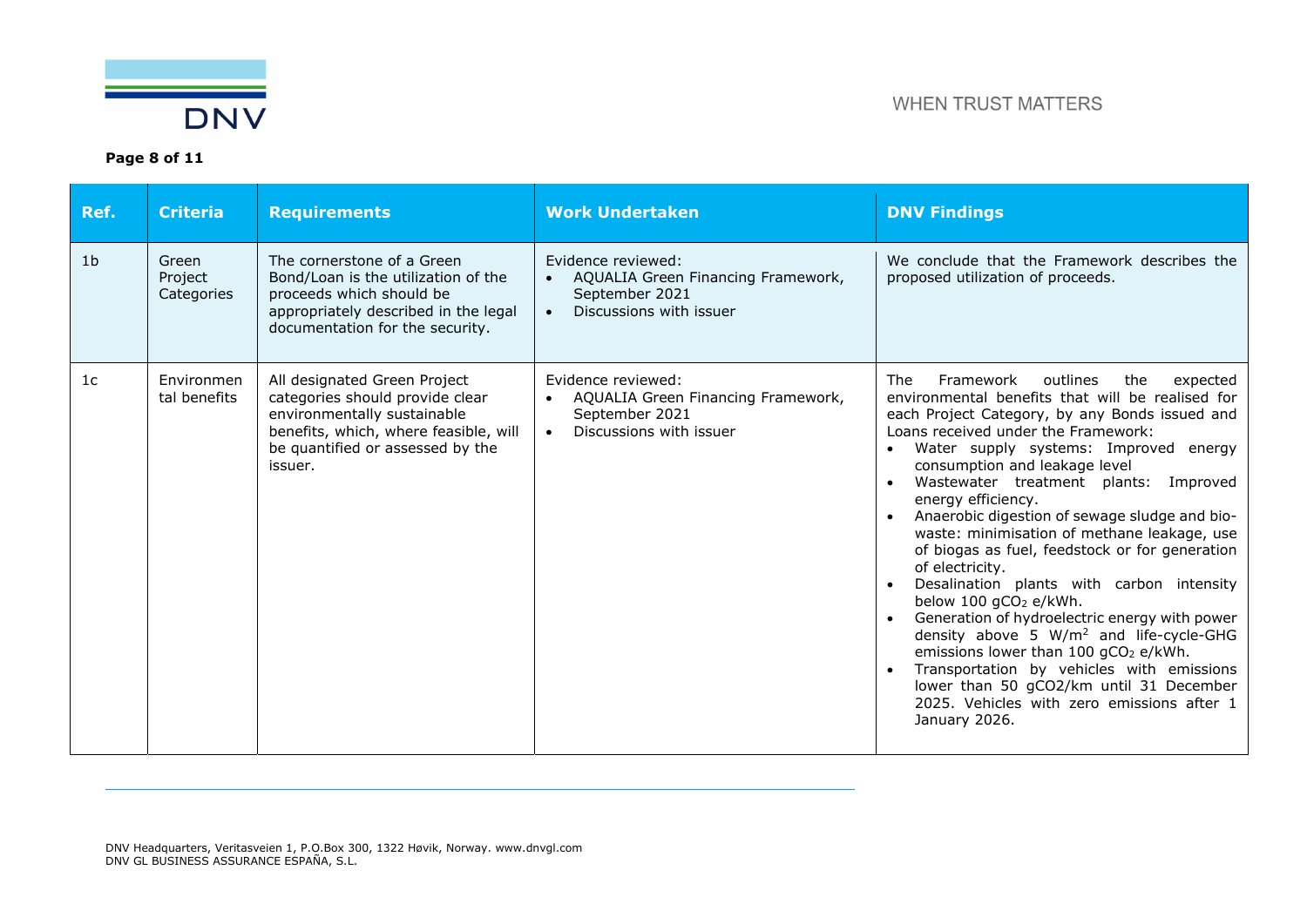

**Page 9 of 11** 

## **2. Process for Project Selection and Evaluation**

| Ref.           | <b>Criteria</b>                                                        | <b>Requirements</b>                                                                                                                                                                                                                                                                                                                                                                                                                                                                                                                 | <b>Work Undertaken</b>                                                                                                                                                                             | <b>DNV Findings</b>                                                                                                                                                                                                                                                                                                |
|----------------|------------------------------------------------------------------------|-------------------------------------------------------------------------------------------------------------------------------------------------------------------------------------------------------------------------------------------------------------------------------------------------------------------------------------------------------------------------------------------------------------------------------------------------------------------------------------------------------------------------------------|----------------------------------------------------------------------------------------------------------------------------------------------------------------------------------------------------|--------------------------------------------------------------------------------------------------------------------------------------------------------------------------------------------------------------------------------------------------------------------------------------------------------------------|
| 2a             | Investment-<br>decision<br>process                                     | The issuer of a Green Bond and the<br>borrower of a Green Loan should<br>outline the decision-making process it<br>follows to determine the eligibility of<br>projects using Green Bond/Green Loan<br>proceeds. This includes, without<br>limitation:<br>• A process to determine how the<br>projects fit within the eligible Green<br>Projects categories identified in the<br>GBP/GLP;<br>• The criteria making the projects<br>eligible for using the Green proceeds;<br>and<br>• The environmental sustainability<br>objectives | Evidence reviewed:<br>AQUALIA Green Financing Framework,<br>September 2021<br>Discussions with issuer                                                                                              | The Framework describes that AQUALIA has<br>created a Committee to review that projects<br>meet eligibility, apply exclusionary criteria,<br>and monitor eligible projects during lifetime<br>of the bond.<br>The Framework also outlines the actions<br>that will be taken if a project is no longer<br>eligible. |
| 2 <sub>b</sub> | Issuer's<br>environmental<br>and social and<br>governance<br>framework | In addition to information disclosed by<br>an issuer or a borrower on its Green<br>Bond/Green Loan process, criteria and<br>assurances, Green Bond/Green Loan<br>investors may also take into<br>consideration the quality of the<br>issuer's or the borrower's overall<br>framework and performance regarding<br>environmental sustainability.                                                                                                                                                                                     | Evidence reviewed:<br>AQUALIA Green Financing Framework,<br>September 2021<br>AQUALIA Sustainability Strategy Plan<br>2021-2023<br>AQUALIA Management System<br>$\bullet$<br>Handbook, ed 7, 2020. | We conclude that, from the information<br>provided and publicly available information,<br>AQUALIA's<br>approach to<br>managing<br>environmental sustainability is in line with<br>the objective of the Framework.                                                                                                  |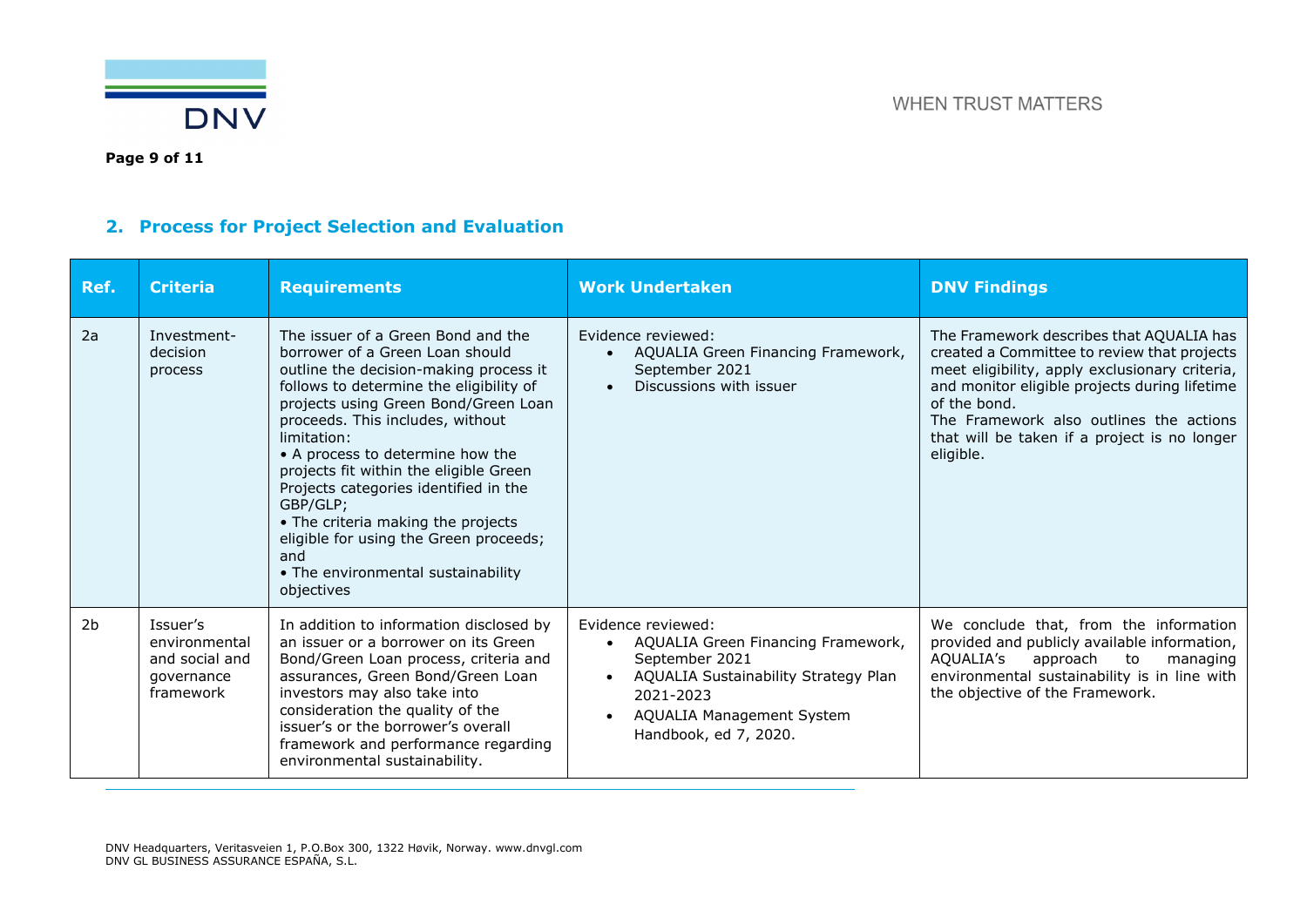

### **Page 10 of 11**

### **3. Management of proceeds**

| Ref. | <b>Criteria</b>       | <b>Requirements</b>                                                                                                                                                                                                                                                                                                             | <b>Work Undertaken</b>                                                                                  | <b>DNV Findings</b>                                                                                                                                             |
|------|-----------------------|---------------------------------------------------------------------------------------------------------------------------------------------------------------------------------------------------------------------------------------------------------------------------------------------------------------------------------|---------------------------------------------------------------------------------------------------------|-----------------------------------------------------------------------------------------------------------------------------------------------------------------|
| 3a   | Tracking<br>procedure | The net proceeds of Green<br>Bonds/Loans should be credited to a<br>sub-account, moved to a sub-<br>portfolio or otherwise tracked by the<br>issuer in an appropriate manner and<br>attested to by a formal internal<br>process that will be linked to the<br>issuer's lending and investment<br>operations for Green Projects. | Evidence reviewed:<br>AQUALIA Green Financing Framework,<br>September 2021<br>Discussions with issuer   | We conclude that proceeds will be tracked<br>in an appropriate manner and attested to<br>by a formal internal process, which is<br>documented in the Framework. |
| 3b   | Tracking<br>procedure | So long as the Green Bonds/Loans<br>are outstanding, the balance of the<br>tracked proceeds should be<br>periodically reduced by amounts<br>matching eligible Green investments<br>or loan disbursements made during<br>that period.                                                                                            | Evidence reviewed:<br>AQUALIA Green Financing Framework,<br>September 2021<br>Discussions with issuer   | We conclude that there is a clear process<br>in place for the tracking of the balance<br>taking disbursements into account.                                     |
| 3c   | Temporary<br>holdings | Pending such investments or<br>disbursements to eligible Green<br>Projects, the issuer should make<br>known to investors the intended<br>types of temporary investment<br>instruments for the balance of<br>unallocated proceeds.                                                                                               | Evidence reviewed:<br>• AQUALIA Green Financing Framework,<br>September 2021<br>Discussions with issuer | We conclude that AQUALIA has disclosed<br>how it will manage any unallocated<br>proceeds within its liquidity portfolio.                                        |